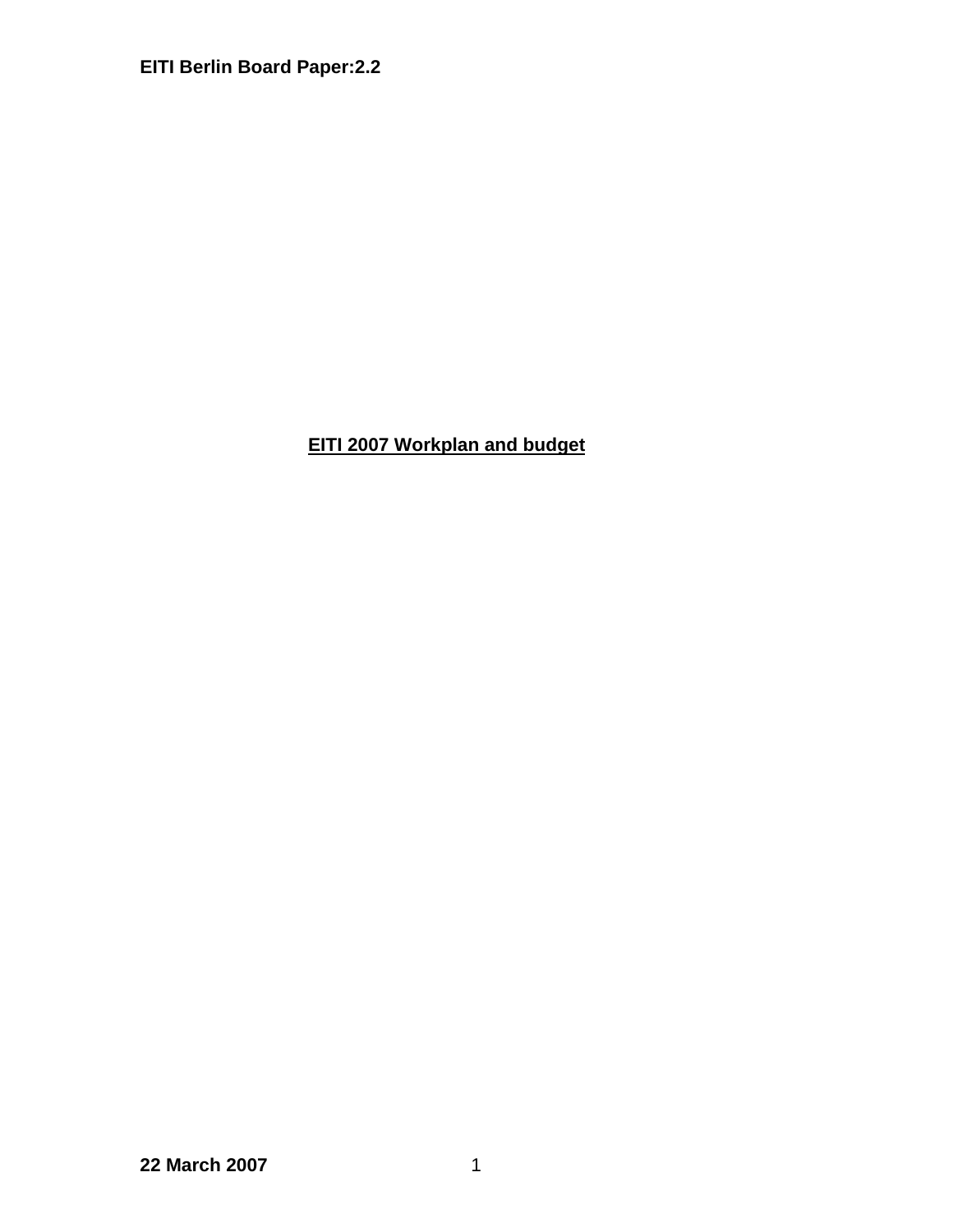## **Content**

| 1.      | Introduction                                    | page 3  |
|---------|-------------------------------------------------|---------|
| 2.      | <b>Transition of the Secretariat</b>            | page 4  |
| 3.      | Validation                                      | page 4  |
| 4.      | Non-implementation                              | page 5  |
| 5.      | Communication                                   | page 5  |
| 6.      | Outreach and policy priorities                  | page 6  |
| 7.      | <b>General Assembly Resolution</b>              | page 6  |
| 8.      | <b>Board</b>                                    | page 7  |
| 9.      | Funding-related activities                      | page 7  |
| 10.     | Resource requirement – summary                  | page 8  |
| Annex A | <b>Preliminary budget</b>                       | page 9  |
| Annex B | Outreach priorities and agenda 2007             | page 11 |
| Annex C | <b>Engagement with Major Emerging Economies</b> | page 16 |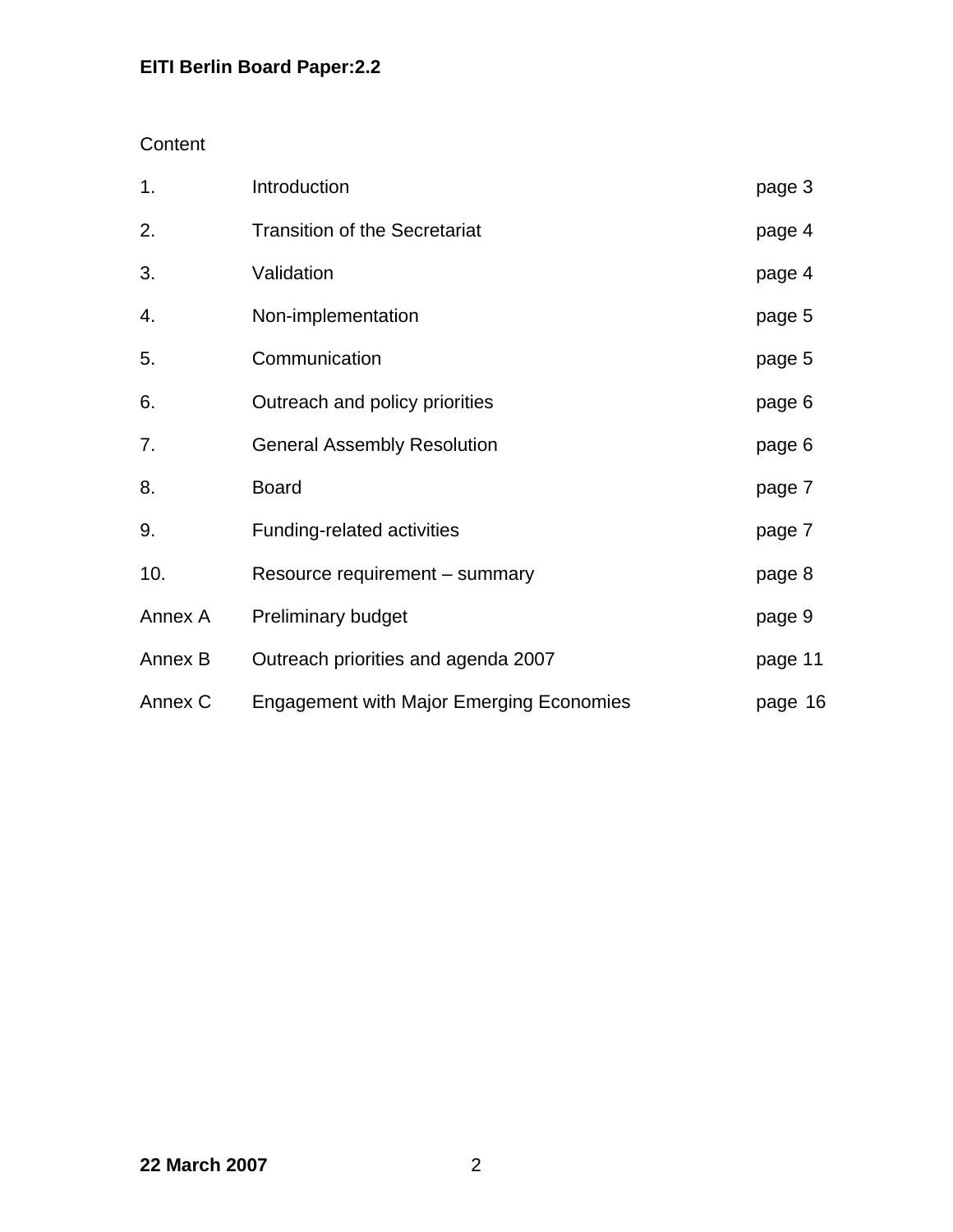## **1. Introduction**

1.1 EITI continues to undergo rapid change. The important work of the International Advisory Group (IAG) - developing a governance structure, validation system and priorities for the coming years - was concluded in 2006. At the EITI conference in Oslo in October 2006, the recommendations of the IAG were adopted and the EITI Board was established. The Board held its first meeting at UN Headquarters in December 2006.

1.2 With the Board's decision that the independent EITI Secretariat should be established in Oslo, a transition process began at the end of 2006. While much attention in early 2007 is required for the establishing of the new secretariat, it is critically important for the initiative's credibility that validation procedures, implementation and outreach activities continue to evolve uninterrupted.

1.3 **The transition organisation and the new Secretariat will work with the current Secretariat, the Chairman, the Board, the World Bank and other relevant institutions to undertake activities seeking to ensure that EITIs momentum continues.** 

- 1.4 **This requires a twin-track approach:** 
	- i. **Support to and validation of EITI implementation;** A rapid and effective introduction of the EITI's validation policy is of particular importance. Close collaboration with the World Bank and other organizations contributing to the implementation of the EITI is essential.
	- ii. **Strategic policy work; to increase understanding of, and engagement in, EITI**; a priority being to make progress in engagement of key emerging economies.

1.5 Outreach activities, and political initiatives such as the UN General Assembly resolution, should be supported by the secretariat and be given high priority.

1.6 The purpose of this workplan for 2007 is to identify EITI's main priorities and activities. To draw on opportunities that arise, flexibility is also required and this workplan should be regarded as indicative. The plan contains a draft budget for EITI's activities for 2007 at Annex A. Once the new secretariat is fully functioning, it will develop a workplan for 2008 that will be put to the Board for approval before the end of 2007.

1.7 This workplan for 2007 includes indicative resource requirements, expressed as a percentage of a full-time employee's available time. As of the planning and reporting cycle 2008, it is suggested that performance indicators are developed. This workplan has been prepared by the Secretariat, in consultation with the Chairman and Tormod Endresen.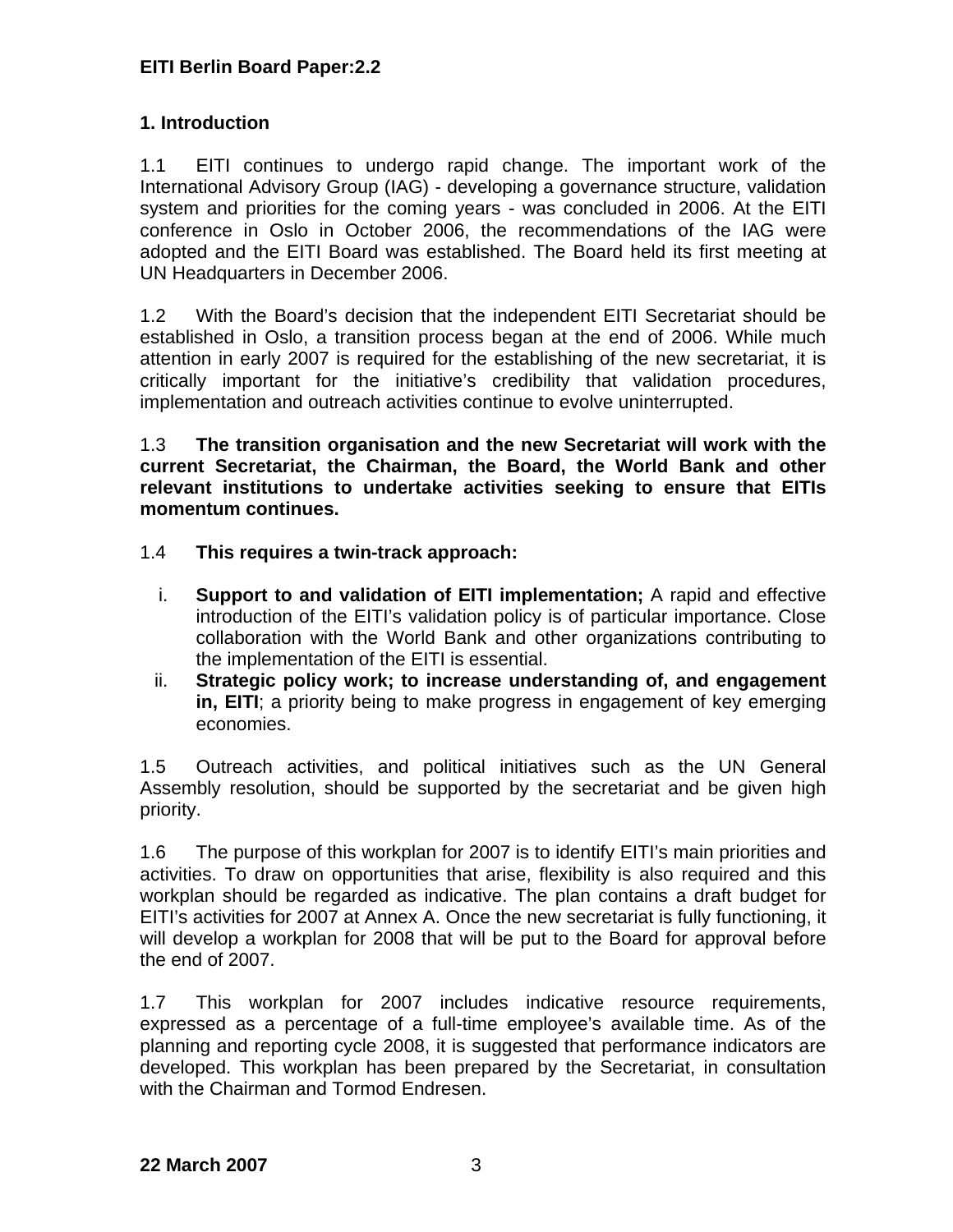### **2. Transition of the Secretariat**

2.1 DFID will host the Secretariat until the new organization in Oslo is able to take over responsibilities.

- 2.2 During the first half of 2007, the Norwegian hosts will:
	- i. prepare the legal and financial arrangements for the new organization (first quarter);
	- ii. arrange for a location and prepare other practical matters (first quarter);
- iii. recruit an intermediary transition team to lead on practical matters in Oslo (first quarter);
- iv. oversee the initial recruitment process (liaising with the current secretariat and the Board Sub-Committee on selection);
	- the process of recruiting a head of secretariat is likely to take until late April, with a start date for the Head in June 2007;
	- the process of recruiting other staff will start shortly after recruitment of the Head of Secretariat starts; and
- v. work with the current Secretariat to take on particular work areas of EITI, including, for instance, outreach events (e.g. coordinating EITI session at the Oil and Gas Conference in Baku in June).

**Transition and establishment of the new Secretariat - resource requirement**  It is estimated that the equivalent of one (**100 %**) employee working full-time will be required in 2007 for the establishing of the Secretariat, recruitment of staff and on-going management.

## **3. Validation**

3.1 Validation is critical to the credibility of EITI. The Secretariat will work with the Board and its validation Sub-Committee to create an approved list of validators, and with implementing country members to initiate validation, with a particular emphasis in 2007 on implementing country members of the EITI Board.

3.2 Adverts inviting Expressions of Interest (EoI) from potential validators were placed in the Official Journal of the European Union, The Economist magazine and on the DFID and EITI websites in December 2006, with a deadline of 17 January. 14 Eols were received. A screening by the Validation sub-Group has identified a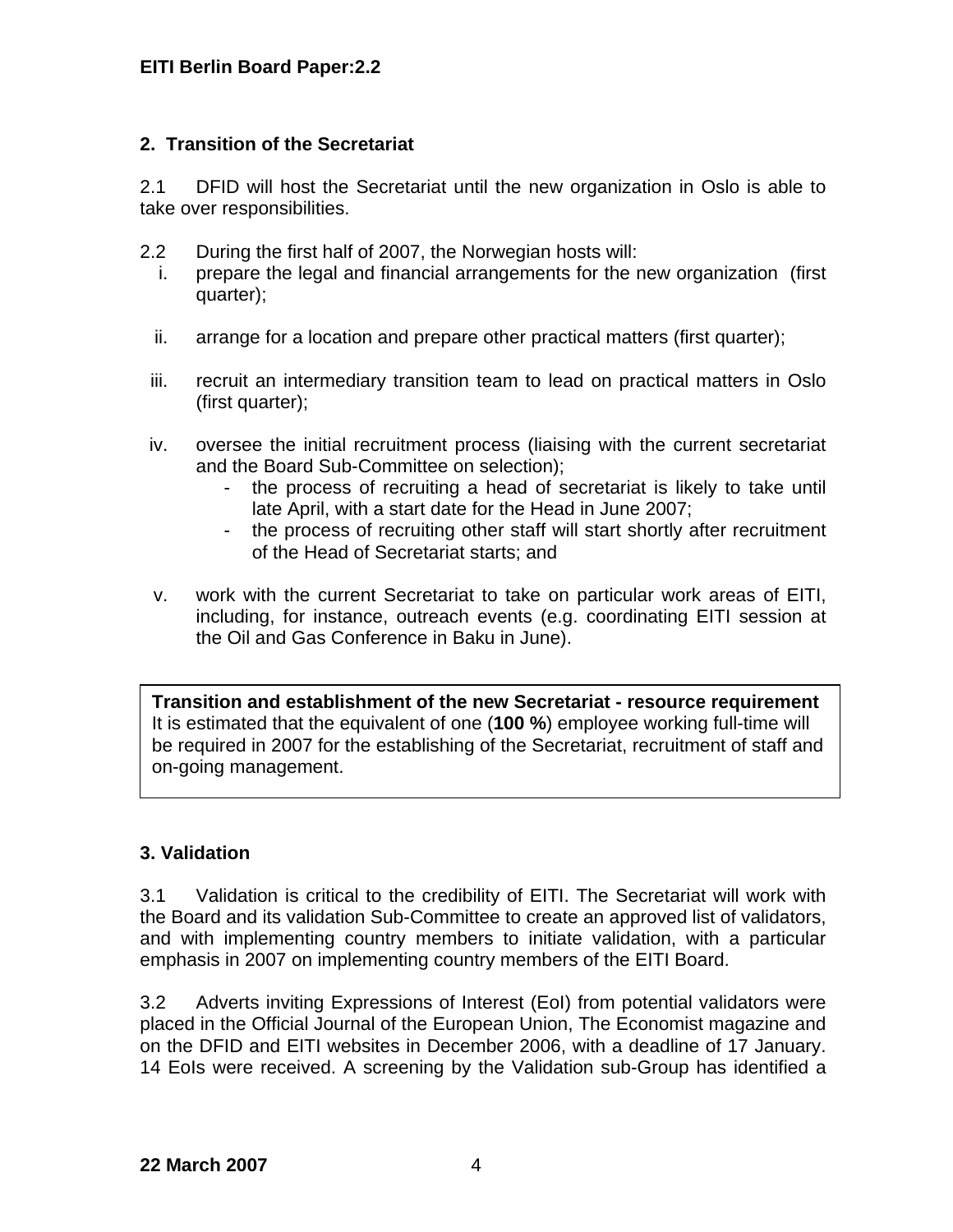shortlist of candidates to be invited to submit full tenders by the end of March. The final list of validators will be ready by April 2007.

#### **Validation - resource requirements**

The Secretariat will continue to manage the Validation process until the third quarter 2007. Under the new Secretariat, the management and coordination of the validation process will amount to **50 %** of one full-time equivalent staff member.

### **4. Non-implementation and implementation support**

4.1 During the first half of 2007 the Secretariat, working with the Chair, Board and World Bank, will liaise with implementing countries to alert them to the new management arrangements and to the agreed validation methodology. The Secretariat and the World Bank will offer support to the countries which have committed to implement EITI to achieve the four initial stages. The Secretariat will prepare a discussion paper for the Board to decide the de-listing policy for those who do not achieve the four initial stages in an acceptable period of time.

 **Non-implementation and implementation support - resource requirements**  Up to the equivalent of **50 %** of a full-time secretariat employees' available time is considered to be needed to liaise with the World Bank and others, to draft letters on behalf of the Secretariat and the Chairman and undertake other related activities planning and engaging with non-implementing countries and engaging in implementation support.

## **5. Communication**

5.1 During the first half of 2007 the current Secretariat and the World Bank, working closely with the Chairman, will continue to manage EITI communication activities. This includes hosting and maintaining the website, undertaking media related activities and the production of the EITI Newsletter.

5.2 All communications work will be consolidated at the new Secretariat, and be developed in consultation with the Chairman and the Board. The Secretariat should produce a Communications Strategy in the third quarter of 2007.

#### **Communication – resource requirements**

The development of a new website, managing the website, producing newsletters, press releases and contributing towards outreach materials will require the equivalent of (**100 %**) of a fulltime employee.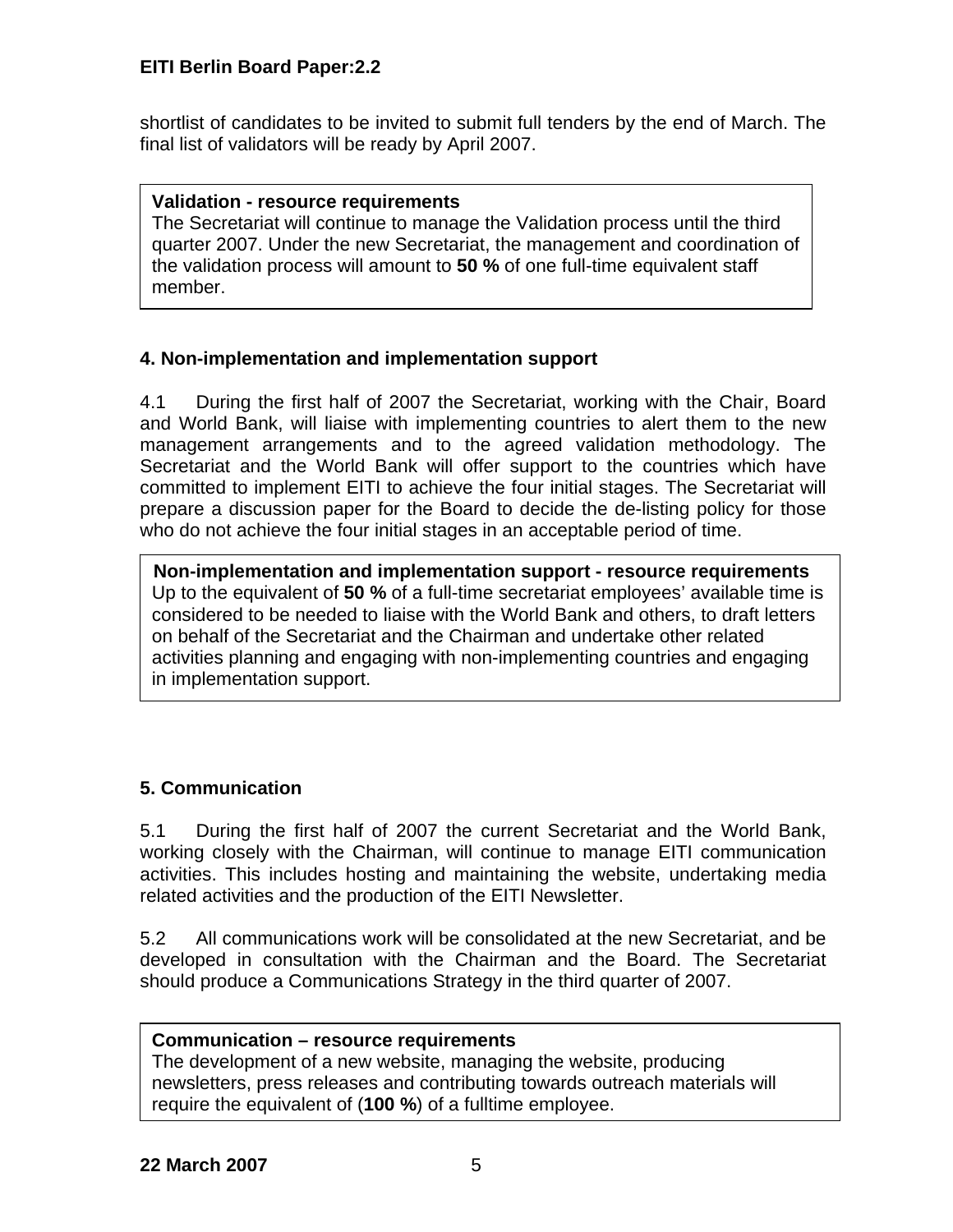## **6. Outreach and policy priorities**

### *Overall approach*

6.1 The interim organization endeavours to support the Chairman, Board Members and friends of the EITI in outreach activities in accordance with the priorities expressed in the report of the IAG and as decided by the Board. (See Annex B for further information) In broad terms these priorities are:

- i) to engage key potential supporting countries in EITI with the main target group being major emerging markets including **China, Russia, India and Brazil**; (See Annex C)
- ii) to encourage poorer performing implementing countries towards proper implementation of EITI; and
- iii) to include countries from regions which are currently underrepresented.

6.2 It is also suggested that a fourth category of priority countries is added containing countries close to signing up and whose support and implementation would be highly influential to others, for example Indonesia.

6.3 These criteria should be taken into careful consideration in planning outreach activities. They should be adhered to unless exceptional strategic opportunities present themselves for outreach to other countries.

## *7. General Assembly Resolution*

7.1 Azerbaijan has volunteered to table a United Nations General Assembly Resolution with the aim of adoption within the next session of the UN General Assembly, opening September 2007.

- 7.2 Two tracks of work are required to ensure the successful adoption of a resolution expressing support for the EITI:
	- Drafting of the resolution: agree objective, core components etc. This will be led by the Government of Azerbaijan, working with Board members to achieve a draft supported by all Board Members.
	- Outreach: efforts will involve work by all Board members, and particularly represented governments, to promote the resolution, including by e.g. establishing a friends of EITI Group at the UN in New York, engaging with the G77, working with key emerging markets and raising the profile in the EU, US and Japan.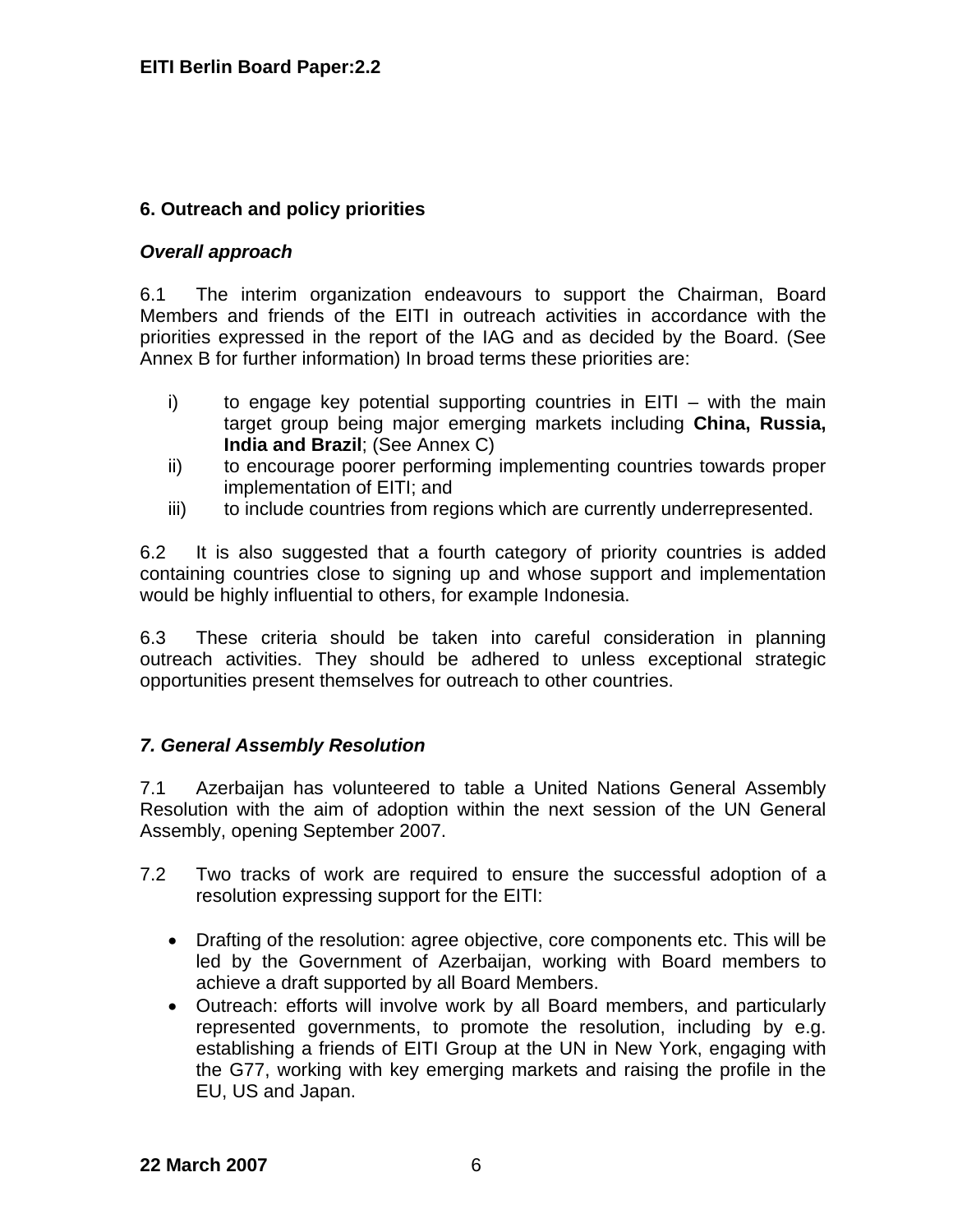7.3 The Secretariat will work with the Government of Azerbaijan and the Chairman on a paper to be circulated to the Board in advance of the second Board meeting.

### **Outreach and policy priorities – resource requirement**

The undertaking and planning of outreach activities and providing support of the  Chairman's and other's outreach activities is estimated to **250 %** full-time equivalent employee time. As per the attached budget, one member of the Secretariat will be based in Berlin to support the Chairman with writing letters, articles and the planning and follow-up of in-country visits and other outreach activities.

7.4 The effective implementation of the EITI is dependent on a close collaborative relationship between the EITI Secretariat and the World Bank. The Secretariat will in consultation with the Chairman continue to work together with the World Bank on the finalizing of a Memorandum of Understanding between the EITI and the Bank, acting on behalf of the Multi-Donor Trust Fund. This draft MoU will be presented to the Board no later than at the Second Board Meeting.

7.5 The Secretariat will liaise with the World Bank about implementation and outreach activities, such as communications by the Chairman to implementing countries and other efforts seeking to ensure effective implementation.

## **8. Board**

8.1 The Secretariat will work with the Chairman and Board to develop policy, draft papers, prepare agendas, oversee translation of documents and make other practical arrangements for Board meetings.

## **Board support – resource requirement**

The current Secretariat will continue to provide Board support during the  $2<sup>nd</sup>$  quarter and, possibly also during the 3<sup>rd</sup> quarter. It is estimated that the equivalent of **130 %** of one staff member is required for the future organization to support board-related activities. It is recognized that there is considerable overlap of this Board support, management of the Secretariat and outreach activities undertaken by the Secretariat. Again, a more detailed workplan should be developed at the end of 2007, once the composition of the new Secretariat is clear.

## **9. Funding-related activities**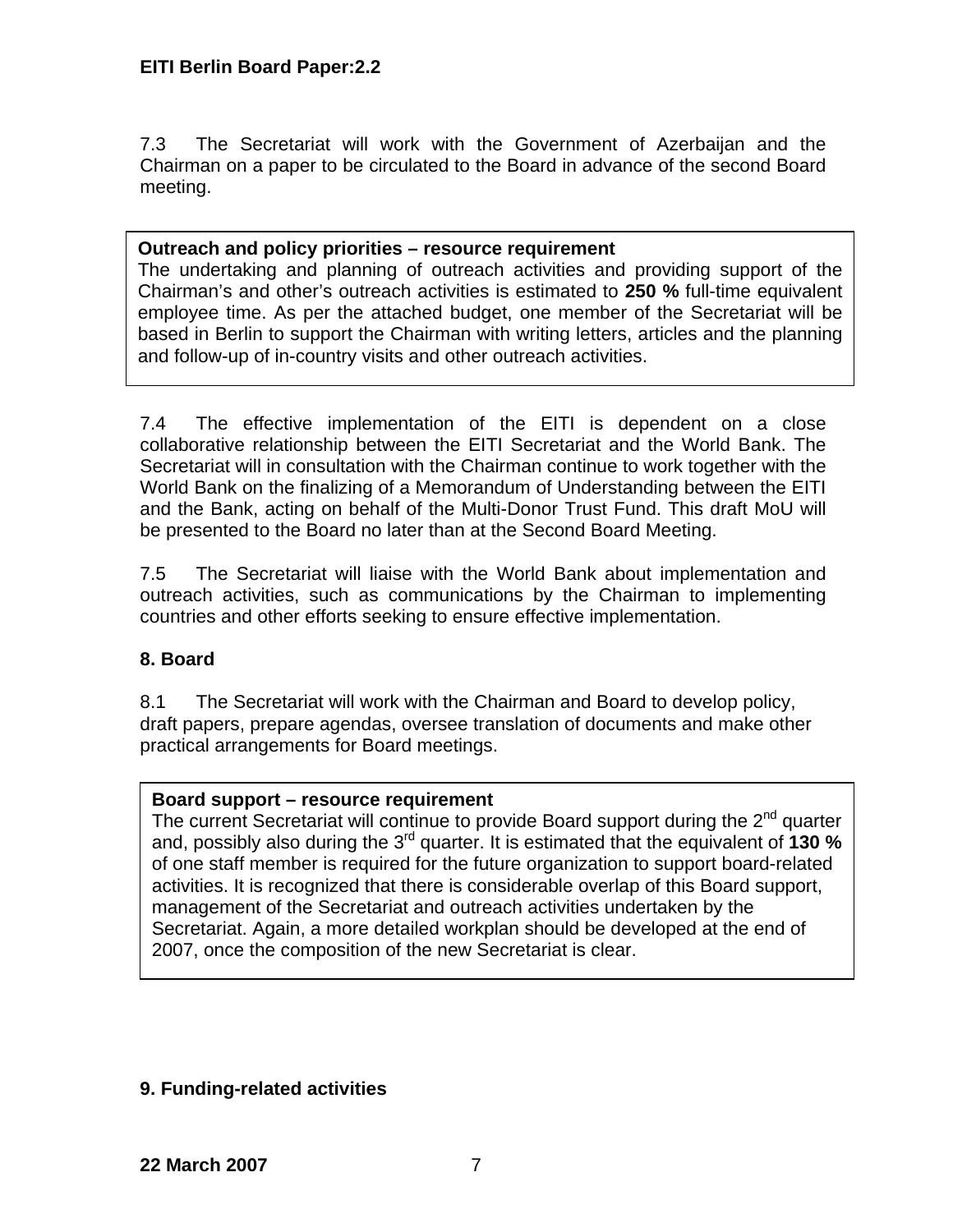9.1 The Secretariat will support the Board and its Finance Sub-Committee to agree a proposal for future funding of the Board and Secretariat. This proposal will be put to the Board no later than at the second Board meeting. The Secretariat will then facilitate the receipt of contributions from the stakeholders. To this end, the 9.2 Secretariat will develop materials, targeted funding requests and seek to ensure that timely contributions are made.

#### **Funding-related activities – resource requirements**

Ensuring that adequate funding is available for the Secretariat will require the equivalent of **20 %** of a full time employee's available time. Should the Board decide on elaborate funding arrangements, for instance requiring contributions from every stakeholder, further resources may be required.

#### **10. Resource requirements – summary**

| $\overline{a}$            | <b>Transition and Management</b>            | 100 % |
|---------------------------|---------------------------------------------|-------|
| $\mathbf{L}^{\text{max}}$ | Non-implementation                          | 50 %  |
|                           | - Validation                                | 50 %  |
|                           | - Communication                             | 100 % |
| $\overline{a}$            | Outreach, representations including         |       |
| $\mathbf{L}^{\text{max}}$ | support of chairman                         | 250 % |
| $\overline{a}$            | Board support, including policy development | 130 % |
| $\mathbf{L}^{\text{max}}$ | Funding-related activities                  | 20 %  |

Total equivalent of 700 % of one full-time employee, ie. 7 employees, including one person based in Berlin.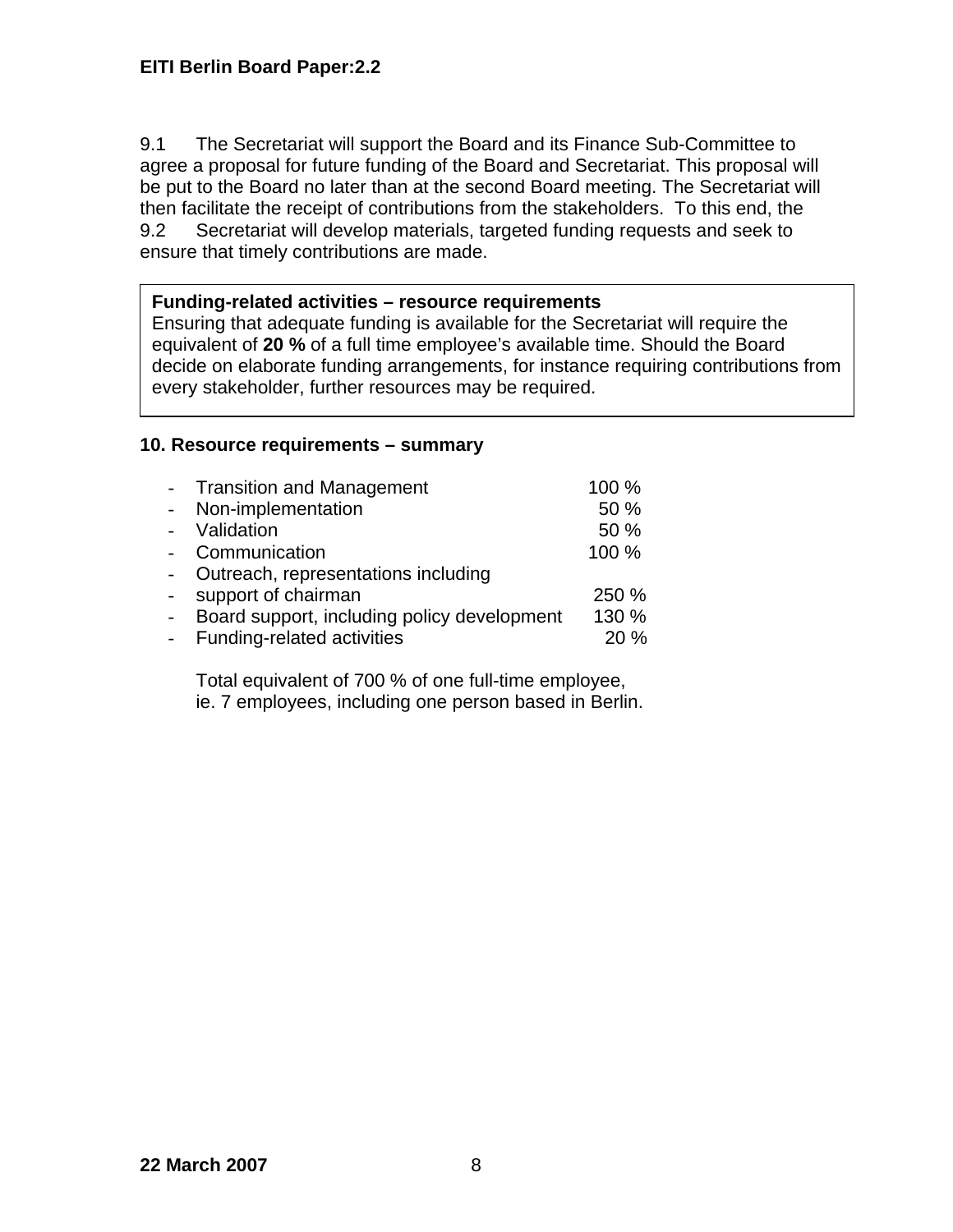## **Annex A**

## **1. Preliminary Budget**

1.1 The current budget arrangement, with DFID providing financial, staff and other resources will continue until March 31. From April 1, the main cost centre will be held in Oslo (initially by the Ministry of Foreign Affairs, on behalf of EITI), although DFID may continue after April 1 to fund some DFID-related activities according to current arrangements. Transfer of the Norwegian support for 2007 will be done before April 1. All estimates are in USD. As most costs will be in NOK, reservations have to be made for significant changes to the exchange rate.

| <b>Estimated costs</b>           | 2007       | 2008      | 2009      | 2010      |
|----------------------------------|------------|-----------|-----------|-----------|
|                                  | (9 Months) |           |           |           |
| <b>Staff related costs</b>       |            |           |           |           |
| Secretariat Staff 1)2)           | 620 000    | 1 500 000 | 1 500 000 | 1 500 000 |
| <b>Travel costs Chairman and</b> |            |           |           |           |
| Secretariat staff                | 50 000     | 100 000   | 100 000   | 100 000   |
|                                  |            |           |           |           |
| <b>Administration costs</b>      |            |           |           |           |
| One-off establishing costs 3)    | 250 000    |           |           |           |
| Board meetings                   | 40 000     | 60 000    | 60 000    | 60 000    |
| Office costs – Oslo 4)           | 150 000    | 260 000   | 260 000   | 300 000   |
| Chairman's support 5)            | 50 000     | 100 000   | 100 000   | 100 000   |
| Projects/consultants             | 100 000    | 100 000   | 100 000   | 100 000   |
|                                  |            |           |           |           |
| <b>Outreach costs</b>            |            |           |           |           |
| Conferences 6)                   | 150 000    | 300 000   | 200 000   | 300 000   |
| Communications materials,        |            |           |           |           |
| website                          | 60 000     | 100 000   | 100 000   | 100 000   |
| Outreach travel                  | 100 000    | 200 000   | 200 000   | 200 000   |
| Outreach meeting costs           | 100 000    | 100 000   | 100 000   | 100 000   |
| Contingency                      | 100 000    | 100 000   | 100 000   | 100 000   |
|                                  |            |           |           |           |
| <b>Total</b>                     | 1720 000   | 2 960 000 | 2 860 000 | 2 960 000 |

## **2. Total estimated costs April 2007- December 2010 USD 10 500 000.**

i. The Secretarial staff cost estimate is based on that the average starting date for the seven staff being 1 August. A more detailed salary and compensation plan for all staff is to be developed by Tormod Endresen in consultation with the selection committee and the Chairman, to be ready no later than 8 April.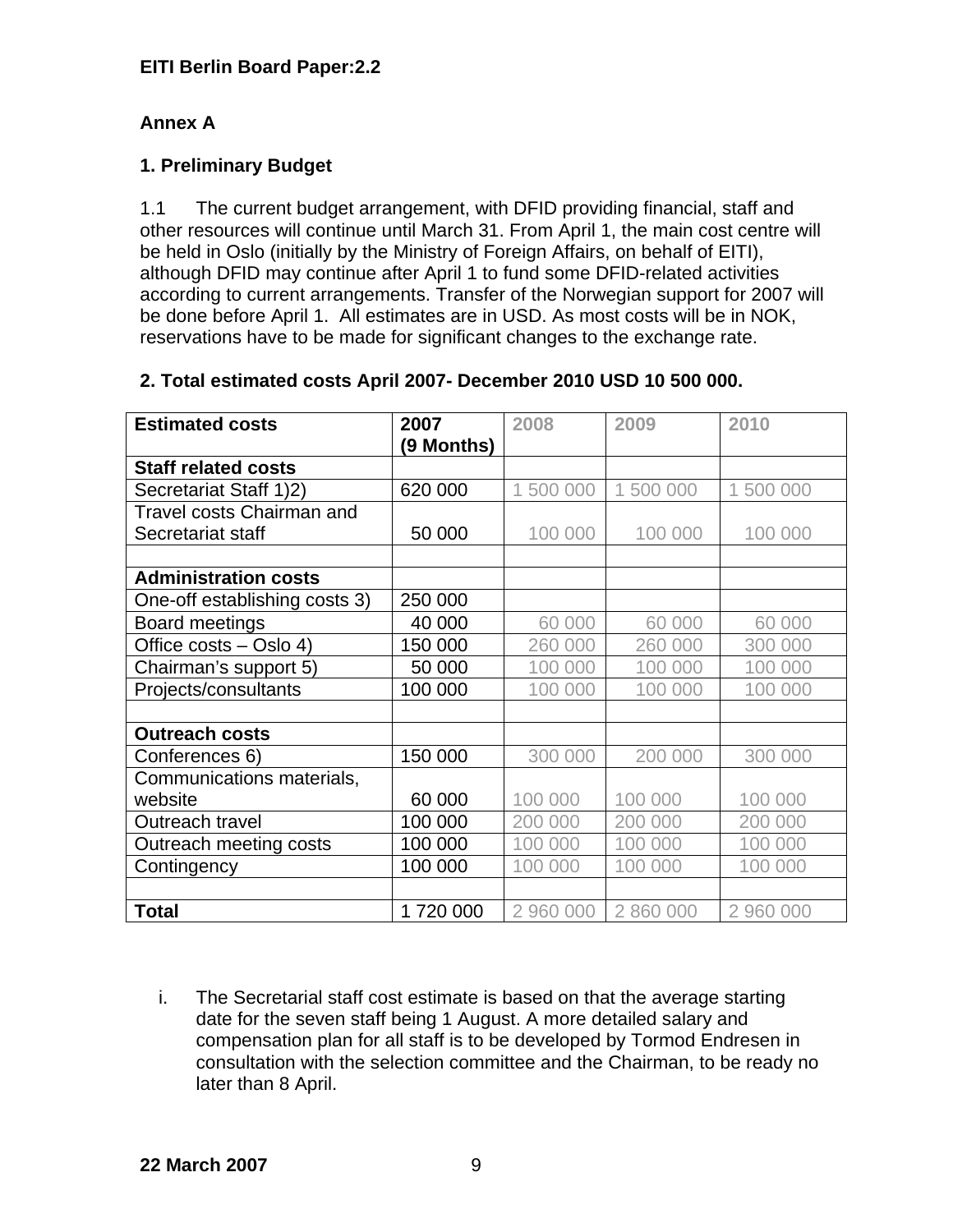- ii. The Chairman requests that one professional secretariat staff member is primarily based in Berlin, tasked with assisting him in the execution of his duties.
- iii. One-off costs include legal fees, recruitment support and transition team costs.
- iv. The pledge from Norway includes the provision of free office space. It is foreseen that administrative, human resource and internal accounting support will be provided at a cost of 10 per cent of total secretariat budget. Office costs also includes an allowance of 15 000 for miscellaneous office costs.
- v. This includes cost of office, communications and for a short-term part-time coordinator.
- vi. The projected cost of conferences in 2007 includes a planned meeting in Geneva in conjunction with the UN Global Compact Summit, the possibility of an expert meeting focused on mining companies and an EITI-hosted meeting in Beijing or Shanghai.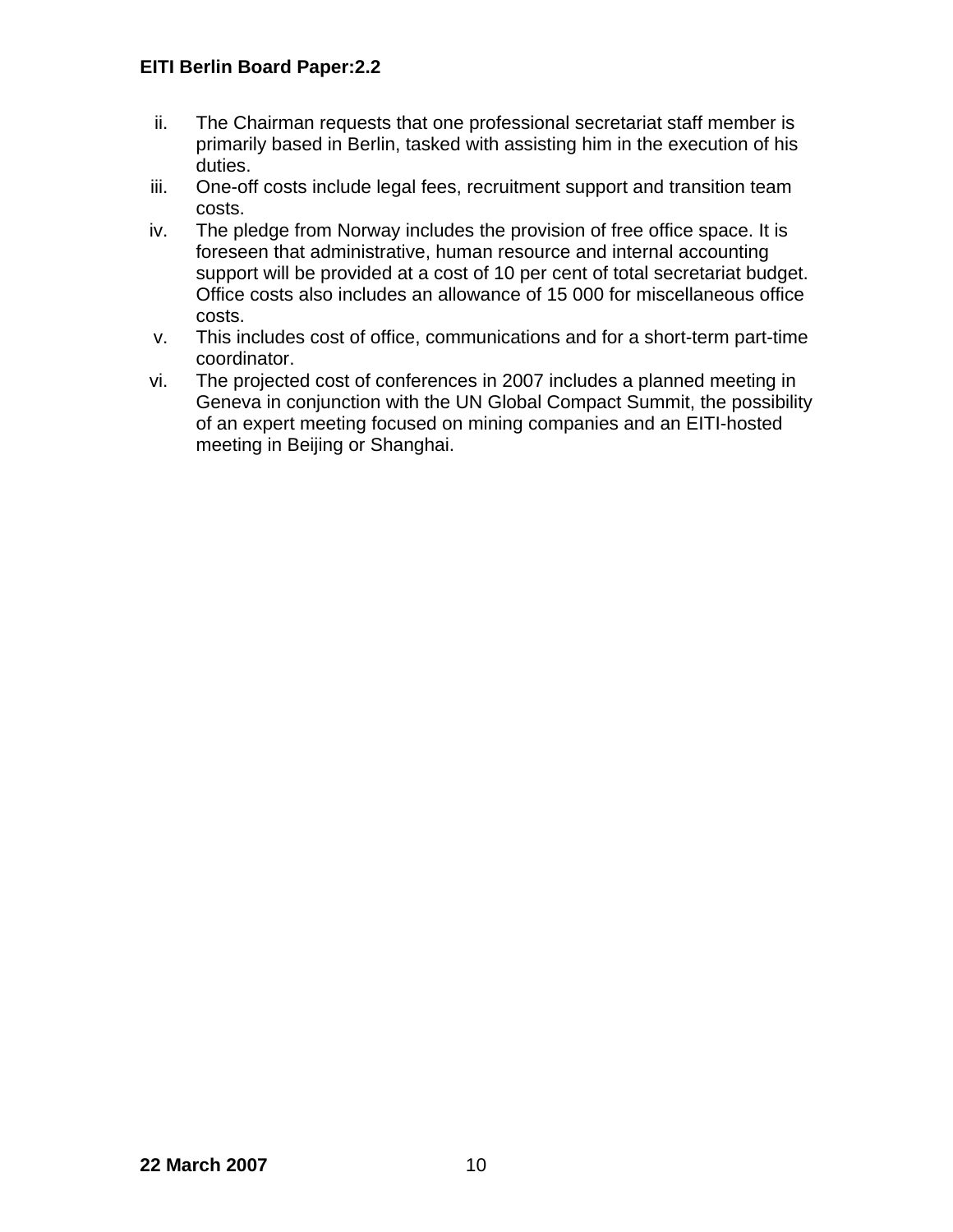## **Annex B**

### **1. Outreach priorities and agenda 2007**

- 1.1 The priorities outlined in section 6 of the Workplan are:
	- i. to engage key potential supporting countries in EITI with the main target group being major emerging economies including China, Russia, India and Brazil;
	- ii. to encourage the poorer performing implementing countries towards proper implementation of EITI; and
- iii. to include countries from regions which are currently underrepresented.

Plus countries close to signing up and whose support and implementation would be highly influential to others, for example Indonesia.

1.2 In line with these, the Secretariat in consultation with the Chair proposes the following as an initial set of outreach activities during 2007. As strategies on for example, the BRICs, support to poor performing countries and engagement with under-represented regions develops, the Secretariat will put further proposals to the Board.

### **2. Outreach to large emerging economies including Brazil, Russia, India and China (BRIC)**

2.1 The Secretariat has developed a position paper on engaging BRICs in EITI, attached at annex C. Based on this paper the Secretariat makes suggestions, below, for the Board to consider in terms of priority setting.

2.2 Overall, this is a significant and evolving agenda. The Secretariat suggests therefore that the Board discusses and agree priorities for **the next year** with a view to reviewing progress and changing circumstances **on a six monthly basis**.

2.3 Given the impact that securing China's support to EITI is likely to have both in terms of the overall initiative and the encouragement that this might give to others to join (Brazil in particular), the Secretariat suggests that China remain the priority focus for pro-active efforts over the coming months. Some targeted activities with Brazil are also proposed, with awareness raising in India and outreach through company links. The Secretariat suggests that outreach to Russia for the time being should respond to opportunities which arise. In addition, some of the overall engagement mechanisms should be pursued, such as support for possible German conference on EITI later in the year, the UNGA Resolution on EITI, and production of country specific EITI Communications materials. On this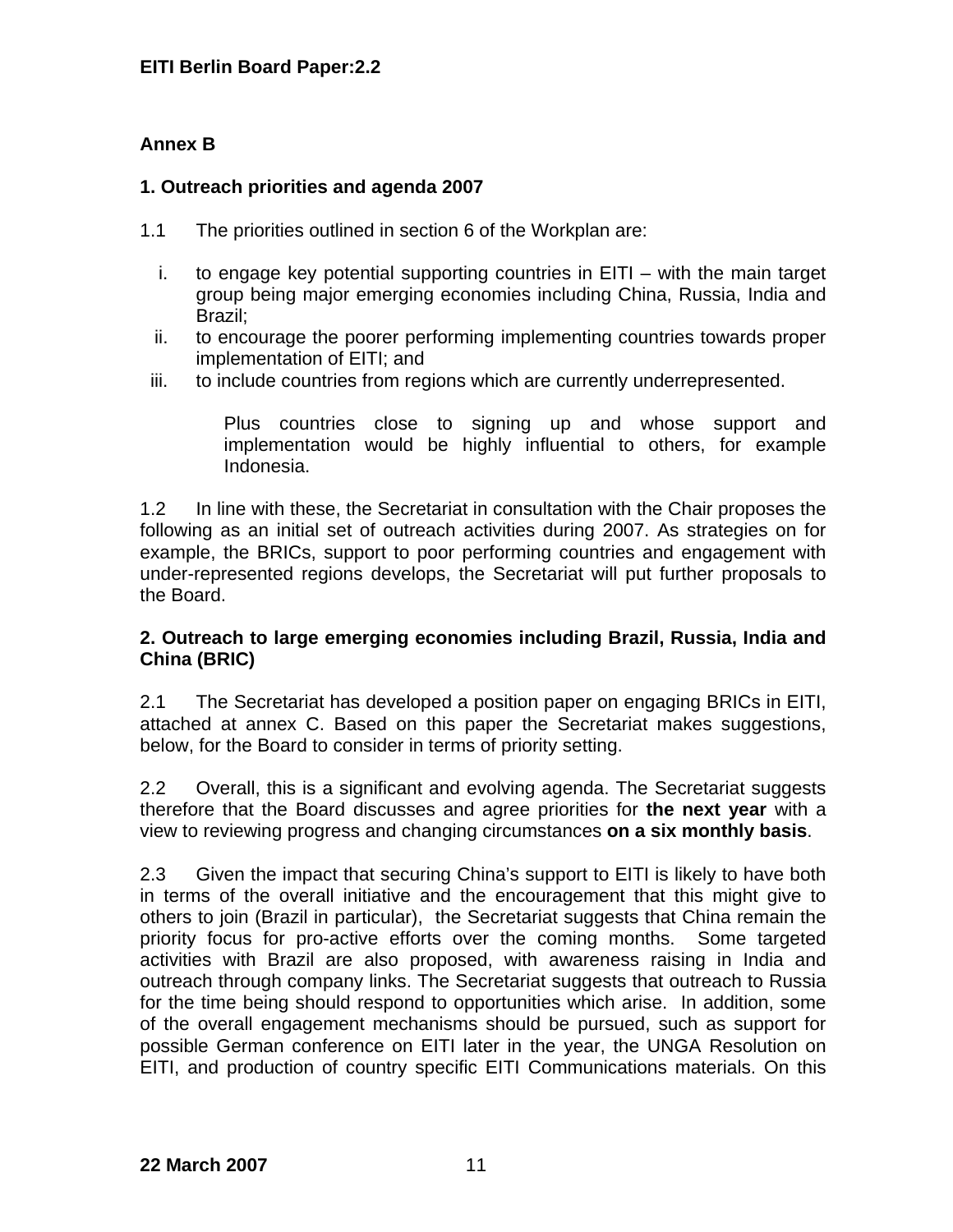basis, we would suggest the following priority activities over the coming year (with reference to Annex C):

- i. Board Members provide the Chair with expressions of interest to join China Working Group. China Working Group convenes by end April to agree TOR and priority next steps, including considering the merits of hosting 2008 EITI conference in Bejijing;
- ii. Board considers establishing a Working Group on Brazil encouraging implementing country membership to lead on dialogue with Brazilian Government on support for EITI;

2.4 Non-Board member supporters of EITI with particular regional interests, should also be invited to join the groups. Working Groups could consider developing simple country engagement strategies, which might cover the following:

- identification of relevant companies and government institutions
- supporting companies, governments, investors and civil society organisations that have particular interest in the country concerned.
- the levers and arguments of particular relevance for the country concerned.
- Preferred outreach actions, including high-level visits and political representation, in-country workshops, thematic conferences, adapted and translated materials and meetings to stimulate peer-to-peer learning.
- i. Chair visits Brazil for meetings with Lula on EITI;
- ii. Secretariat follows up links with the state-owned Oil and Natural Gas Corporation ONGC) Videsh Ltd (OVL) ONGC Videsh Board considers Working Group on India;
- iii. Board agrees to support UNGA resolution as means of engagement with MEEs as a whole, and supports Azerbaijan's efforts in this direction;
- iv. EITI supports the German Government in preparations for the Global conference on transparency in the extractive sectors in late 2007 – as a means of engaging with the major emerging economies - and makes this a priority action in its outreach plan. (*In practice this means dedicating Secretariat time to support organisational arrangements; choice of location; decisions on agenda; sourcing of speakers; outreach to potential attendees);*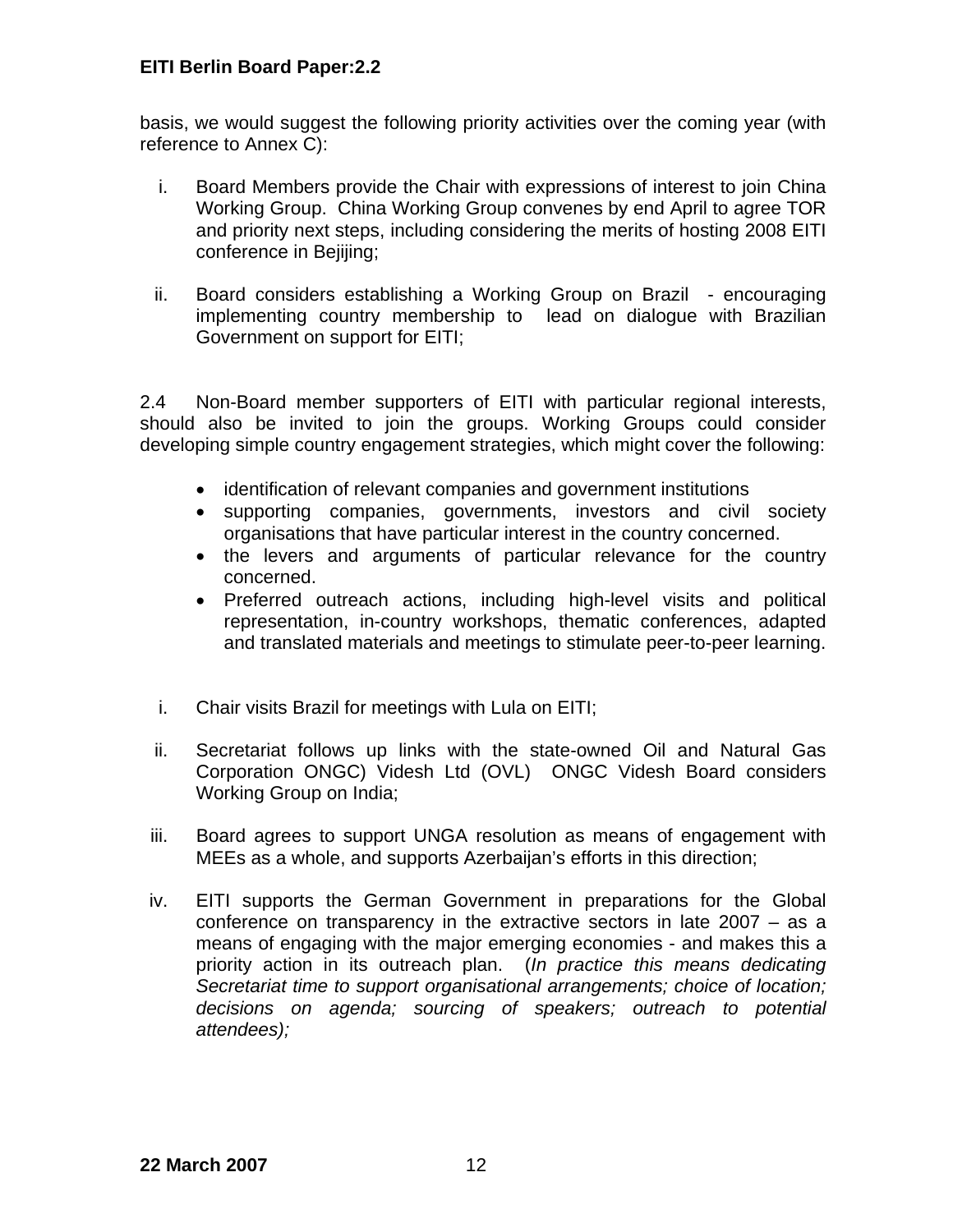- v. Secretariat builds on country-specific, targeted EITI marketing materials such as the Fact Sheet developed for Chinese (and Indian) Government and Industry engagement;
- vi. Board/Secretariat considers how links with G20 and IBSA might be enhanced to encourage greater BRIC engagement in EITI;
- **vii.** On Russia, Secretariat maintains watching brief on Sakhalin II discussions especially regarding EBRD role.

## **3. Activities Already Underway**

3.1 The Chairman is establishing a working group to consider and plan for a **Chinese** initiative. Board members will be invited to join this working group. Chris Patten and Huguette Labelle have also expressed interest in supporting EITIefforts in China. It is foreseen that an EITI-meeting may be organized in Beijing during the fourth quarter 2007. The Chairman is also considering how to best profile the EITI during the **German presidency of both the G8 and the EU**. His invitation to the German Ministry for Foreign Affairs to co-host an outreach G8/EITI seminar in Berlin on April 12 has been accepted. This meeting may have a particular focus on **China**. The Norwegian Prime Minister Jens Stoltenberg is visiting Beijing in February and it is envisaged that engagement in EITI will be discussed in the bilateral consultations. The African Development Bank will host its annual general meeting in Shanghai on May 14-16 and the Chairman has been invited to make a keynote address and EITI to collaborate on a workshop.

3.2 The German Government is in contact with the Chairman and the Secretariat about the planning – as part of the G8 presidency - of **a major international conference** on revenue transparency scheduled for the end of 2007.

3.3 The Secretariat and the Chairman are collaborating with the German Government in preparation of the European **Union-Africa Energy Forum**, to be hosted in Berlin on March 5 and 6. The chairman is scheduled to make a keynote address and one session will have focus on the EITI.

3.4 The Chairman is seeking a meeting with President Luiz Inácio Lula da Silva and the senior management of Petrobras and CVRD with the aim of obtaining Brazil's commitment EITI.

3.5 On **South Africa, Russia and India**, the Chairman and the Secretariat will convene telephone conferences with the Chairman and Board members with a particular interest in each of these countries to discuss opportunities for engagement. On Russia, for example, the Secretariat is in contact with the Moscow office of the Carnegie Foundation, which is committed to supporting the implementation of the EITI in Russia. The Intergovernmental Forum on Mining,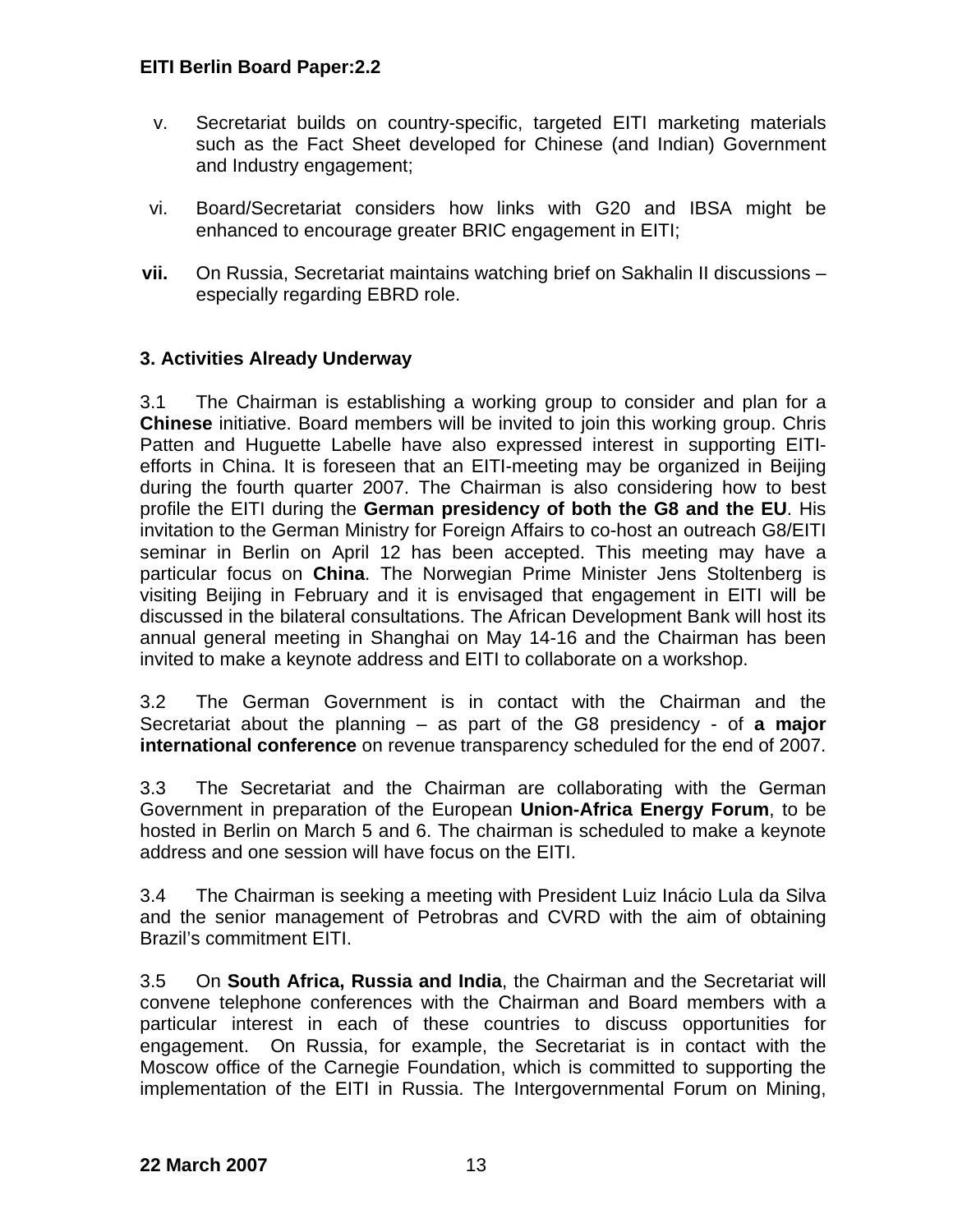Minerals, Metals and Sustainable Development is holding its annual meeting in Moscow on September 11 and 12 and the Secretariat is considering the possibility of a side meeting on EITI.

#### **4. To encourage poorer performing implementing countries towards proper implementation of EITI and to include countries from regions which are currently under-represented.**

4.1 Outreach opportunities in **South East Asia** include the Asia Mining conference on March 26-30 in Singapore and the 3rd International Conference on Sustainable Development Indicators in the Minerals Industry (SDIMI) on June 17- 20, also in Singapore. The Government of Australia is considering how to engage in support of EITI and the Secretariat is in the first quarter exploring with the World Bank and the Australian Government and interested companies and NGOs outreach priorities in the region.

4.1 On **Latin America**, the Secretariat is preparing a visit by the Chairman in March to Colombia, where President Uribe in bilateral consultations with senior US representatives has expressed a strong interest to join the EITI and to Peru – a country that the World Bank and several Board members have expressed interest in an outreach opportunity aimed at renewed engagement. A visit by the Chairman to Brazil is also planned for 2007.

4.2 On **Congo-Brazzaville** – the Secretariat will continue to work with the Board on exerting pressure on the Government to ensure that the harassment of Board member Christian Manueso and his colleagues ends.

4.3 The Chairman is on February 1 and 2 contributing at the Big Table meeting organized by the Economic Commission for **Africa** on Natural Resource Management.

## **5. Global and other outreach activities**

5.1 The Norwegian Government, including its Embassy in Baku, is in collaboration with the Secretariat and the World Bank preparing a regional EITI session at the Caspian Oil and Gas Show in Baku June 4-8.

## • **Global Compact Summit Geneva July**

5.2 The second Global Compact Summit takes place in Geneva on July 5 and 6. It is foreseen that approximately 1000 business leaders, government officials and representatives from civil society will attend. The EITI has been invited to organize a side meeting immediately after the Summit. Given that such a meeting potentially could be important in rallying support for the **UN General Assembly resolution**, the Secretariat will in February submit a proposal to the Board outlining the purpose, target group and possible agenda for such a meeting.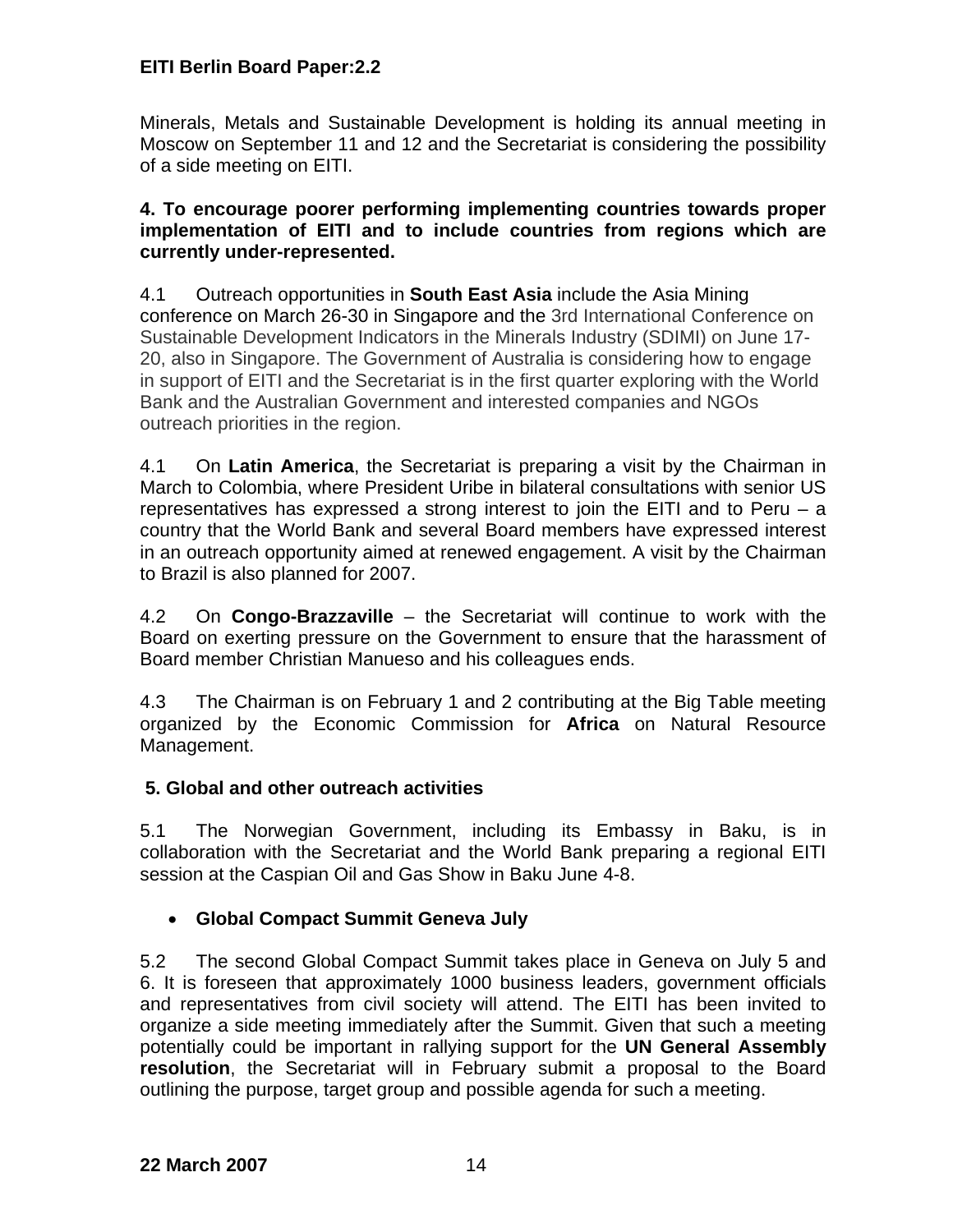## • **Launch of the Oslo secretariat**

5.3 A series of meetings, including an EITI Board meeting are planned to coincide with the opening of the Secretariat. It is tentatively suggested that this takes place 26-28 September. The secretariat will in collaboration with Tormod Endresen and the Chairman submit a proposal to the Board during the second quarter. The Secretariat is assisting UNCTAD's preparation of this year's World Investment Report, which will have resource extraction as particular theme and the report may be launched in Oslo by UNCTAD and EITI acting together.

## • **Mining Conference**

5.4 The possibility of organizing an EITI conference with particular focus on the **Mining** sector. Such a conference could possibly be co-hosted with ICMM. The President of Liberia, Ellen Sirleaf Johnson and the Nigerian Government have also expressed an interested in hosting such a conference in Liberia.

## • **EITI Conference 2008**

5.5 The planning for the **EITI conference in 2008** will be initiated the third quarter 2007. The planning of the conference will, in part, be influenced by the international conference on revenue transparency in the extractive sector that the German G8 presidency is planning for the end of 2007.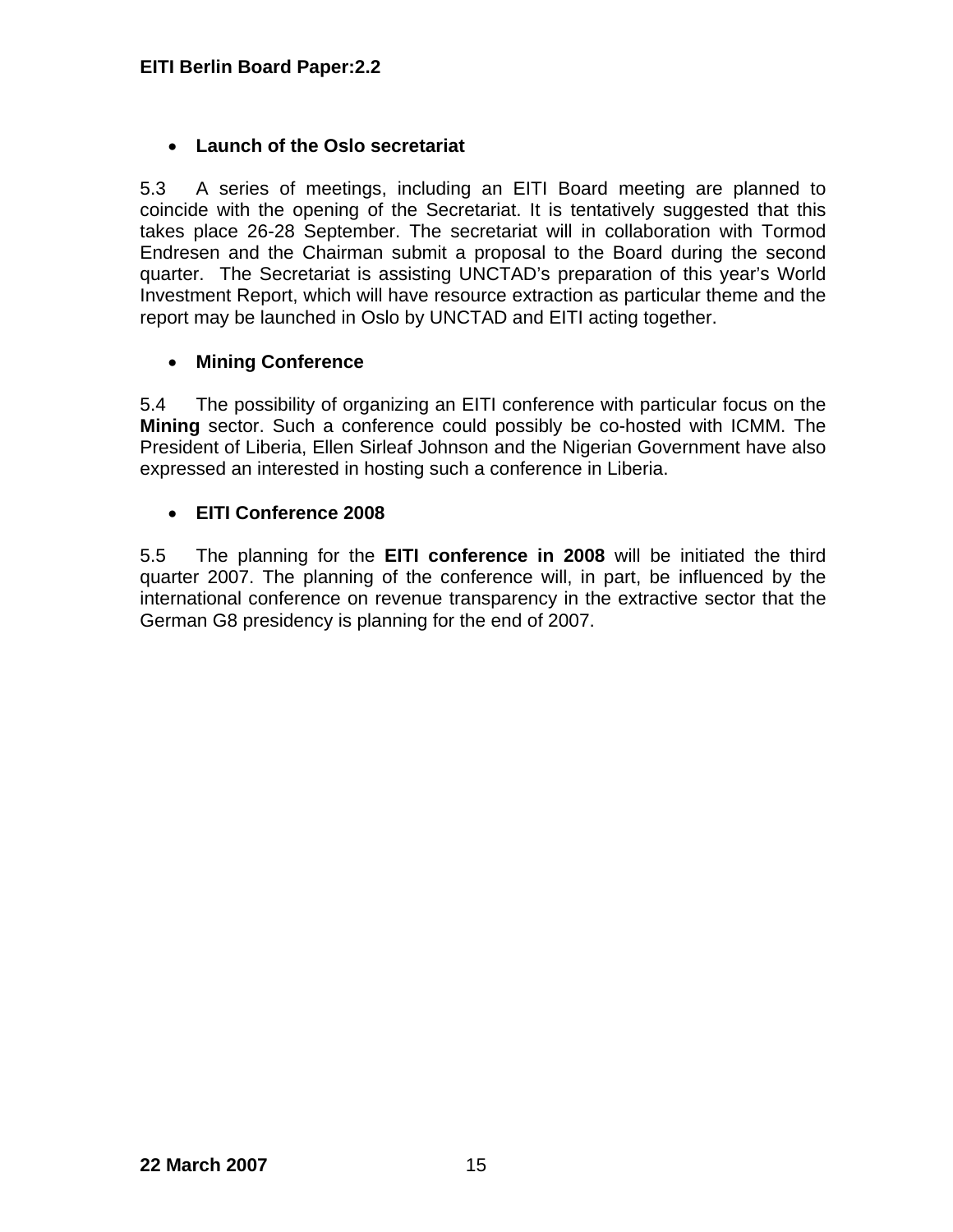## **Annex C**

### **Position Paper on Emerging Economies: Brazil, Russia, India, China, and EITI**

This paper has been compiled by DFID and the EITI Secretariat to further understanding of engagement, and the potential for engagement, by some major emerging economies in EITI. Recommendations emerging from the paper can be found in Annex B to the Workplan, on Outreach.

## **1. The Need to Focus on Emerging Economies Engagement in EITI**

1.1 The need for full involvement in EITI by non-OECD hosted oil, gas and mining companies has been raised by a number of EITI implementing countries as the most important determinant in the success of the initiative.. In addition, OECDhosted companies concerned to ensure a level-playing field and at the impact nontransparent business practices may have on the overall business climate in the countries in which they operate, have stressed the importance of a concerted effort to bring non-OECD companies into EITI. Making progress on engaging the Major Emerging Economies (MEEs) is the main demand of industry stakeholders; and a significant demand of NGOs. (This paper focuses on the position of China, Brazil, India, and Russia. The current state of play with each of these countries on EITI is set out below under Background.)

1.2 Consumption of natural resources in the emerging economies is growing rapidly. (China, for example, accounted for about 40% of the growth in oil demand over the last 4 years). Associated with this, host companies from these economies are increasingly active in exploration and production in the extractive industries in resource-rich countries. China has activities in Gabon, Chad, Nigeria, Angola, Sudan, as well as in Kazakhstan. India is active in Sudan. Brazil, through the state owned but commercially run Petrobras, has exploration and production agreements on the coast of six countries in Africa: Angola, Nigeria, Equatorial Guinea, Tanzania, Mozambique, and Libya. Its operations in Latin America include Venezuela, Ecuador, Colombia, Bolivia, Peru, Argentina and Mexico. Russian oil companies are very active in former-CIS countries.

## **2. Type of Engagement from the MEEs**

2.1 Support to EITI would not necessarily require the emerging economies to implement it themselves. Brazil, India and China for example, are not target countries for EITI as they are not 'resource-rich', and other supporting countries, (such as the UK) have not implemented EITI themselves. The focus initially, should therefore be on attempting to persuade MEE Governments to make public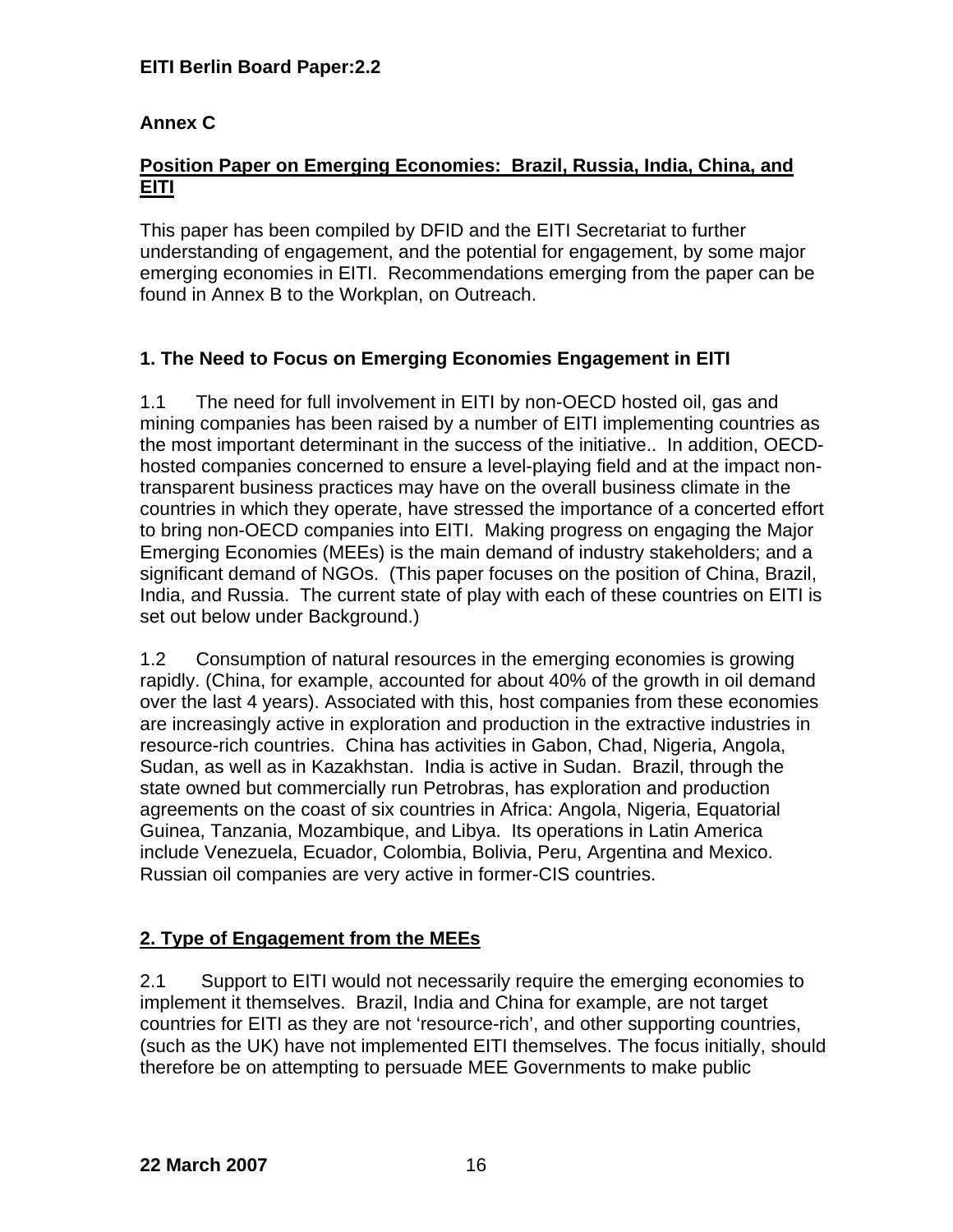declarations of support to EITI in resource-dependent countries, and to encourage their companies to participate in EITI in the countries in which they operate.

## **3. Levers/Incentives**

3.1 Security of supply is a major concern to China, Russia and India in particular. The acquisition of energy resources is seen in terms of the competition to secure access to a finite resource. There is a scope to present the potential mutual benefit from encouraging long-term investment in production – thus facilitating supply stability – and the role of EITI as a part of this longer-term energy strategy. There is increasing recognition at an international level of the link between transparency and security of supply – the EU for example has made reference to this (and the importance of EITI) in the Action Plan based on its new Energy Security Policy. The UK is including discussion of EITI under Energy Security in its High Level discussions with China on Energy. As more countries sign up to and begin implementing EITI, the evidence base for, and understanding of how EITI can help to improve stability of supply should improve.

3.2 A further incentive for greater company involvement from the MEEs is their desire to become major multinational players, with the same status as IOCs such as BP, Chevron and Shell. This will involve them improving their own corporate governance and risk management procedures, and, to some extent, improving their international reputations by taking on the same kinds of commitments and measures as OECD companies, such as support for the OECD Guidelines for Multinational Enterprises, and standards on transparency.

## **4. Current Activities Include:**

4.1 Support for a UN General Assembly resolution on EITI (See separate Board Paper from the Government of Azerbaijan and EITI Secretariat).

4.2 Country-Specific targeted Information Materials for MEEs. Series of brochures and Fact Sheets aimed at non-OECD companies and consumer countries which make the case for Government and Company support to EITI – for example the fact sheet already produced for and used in dialogue with China and India.

4.3 G8 Channels: - Engagement of MEEs in EITI is on the German agenda for the G8 and so there are opportunities over the next few months to make the most of this route. (In October the G20 issued a statement of support for EITI – and with Chinese and Indian, membership of this group it would be worthwhile exploring what approaches might be made via G20 channels.)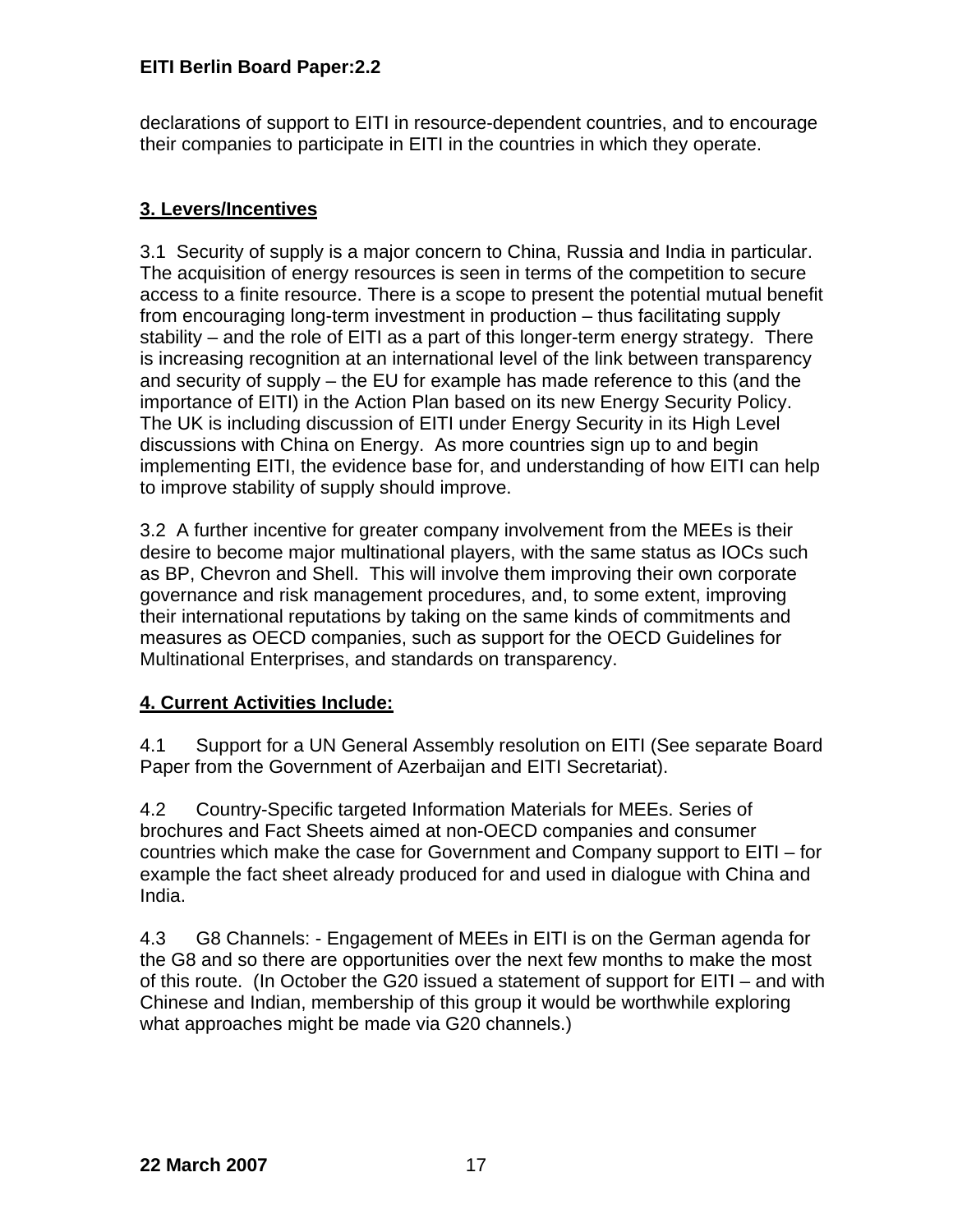4.4 High level Bilateral engagement: - eg on Energy Security as mentioned above. There is scope to present the mutual benefit from encouraging long-term investment in production – encouraging supply stability.

4.5 Sustainable Development Dialogues (SDD) – (UK bilateral discussions with MEEs on a range of CSR and sustainability issues). The Indian Government has agreed to have discussions on EITI as part of the SDD discussions under CSR. Although a potentially long-term route it is one opening for getting discussions going.

## **5. Background on Individual MEEs**

## *China*

5.1 Increasing demand for oil, gas and mineral resources has led China to focus investment increasingly in politically-unstable resource-rich countries. For example the Government of China has provided large, effectively condition-free loans in Angola, secured against future revenue flows from oil; Chinese companies have recently won bids in Sierra Leone, Gabon, Kazakhstan, Chad and Nigeria;

5.2 The Secretariat suggests China should be the primary focus of efforts on engagement. As noted above, China accounted for about 40% of the growth in oil demand over the last 4 years. Given its increasing global influence, securing Chinese support for EITI may also be the most influential "trigger" in bringing in other MEEs, such as Brazil (see below).

## *Progress with Dialogue on EITI*

5.3 Peter Eigen as Chair of EITI Board has established a Working Group on China which Board Members with an interest in China are invited to join. It is proposed that Huguette Labelle (Chair TI Board) participates along with Chris Patten, who has offered his support of EITI engagement with China. AngloAmerican, BP, ExxonMobil and Shell are amongst the companies that are committed to EITI and that have considerable business interests in China, and may like to play a role on the Working Group.

5.4 In May, the African Development Bank is holding its Annual Meetings in Shanghai. The Bank is taking an increasing interest in extractive industries Governance, and has offered to convene an EITI session at the Annual Meeting. The next EITI Conference is due to take place in 2008 and could - pending progress being made towards Chinese EITI-support - take place in China.

5.5 The German Government has flagged engagement with other potential supporting countries on EITI on the agenda for their G8 Presidency and we understand may propose an international conference on transparency in the extractive industries for later in 2007. The UK is strongly supporting this line and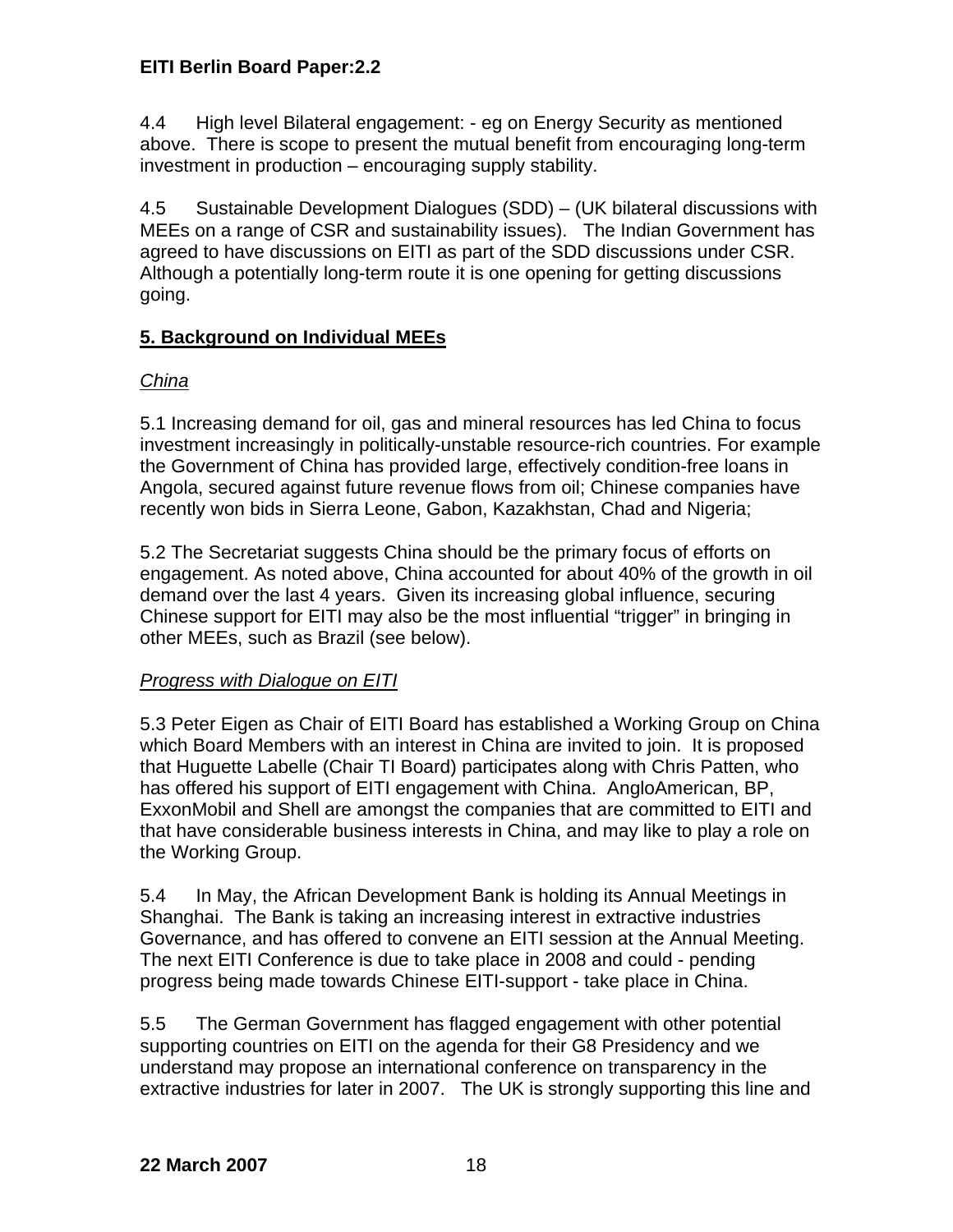encouraging emphasis on the emerging economies. The UK has had discussions with the three major Chinese oil companies Petrochina, Sinopec and CNOOC, as well as with representatives from the Shell office in Beijing. These emphasised the need to engage the NDRC Energy Bureau, as the key centre for determining energy policy. There has also been strong US pursuit of this objective.. Recent UK dialogue with the Chinese Ministry of Foreign Affairs, including with the Assistant Minister for Africa, has been promising – with senior officials indicating that China could "see the merits of the EITI approach and ….that this was something that China might move towards joining at the next G8 Summit". The Assistant Minister for Africa also indicated that he would welcome the inclusion of EITI on the agenda for official talks between the UK and Africa. Progress with the National Development and Reform Commission has been more difficult, but building on positive discussions with the Foreign Ministry, DFID have secured inclusion of EITI on the agenda for the high level UK/China Energy dialogue under the Energy Security heading. The Norwegian Prime Minister has also raised EITI in recent bilateral discussions.

## *Brazil*

5.6 Petrobras the Brazilian State-owned but commercially run company is currently present in 23 countries. It has exploration and production agreements on the coast of six countries in Africa: Angola, Nigeria, Equatorial Guinea, Tanzania, Mozambique, and Libya. Petrobras commenced its activities in Angola in 1979, and is a historical partner of Angolan authorities and communities, undertaking humanitarian, social support, professional qualification and labour training for the country's oil industry. In Latin America, Petrobras has operations in Venezuela, Ecuador, Colombia, Bolivia, Peru, Argentina and Mexico. *Progress with Dialogue on EITI*

5.7 Petrobras has been engaged with EITI for some time. The company participated as an observer to the International Advisory Group (IAG), and are now an Alternate to PEMEX, which holds one of the company seats on the board. Despite the role Petrobras has played, engagement directly by the Government of Brazil has remained limited.

5.8 The UK Government has made diplomatic representation at various levels – including Ministerial letters and in-country engagement by DFID and the British Embassy with both the Ministry of Mines and Energy, and the Ministry of Foreign **Affairs** 

5.9 Brazil is increasingly a global policy leader in a number of areas and welcomes recognition of that role as well as support to play it. Recent bilateral dialogue (eg. UK/Brazil) suggest Brazil is more likely to be positively influenced towards EITI by the views of African partner governments, than by countries such as the UK. Comments on EITI from the Foreign Ministry included that supporting countries were not 'representative'. We understand this may have been a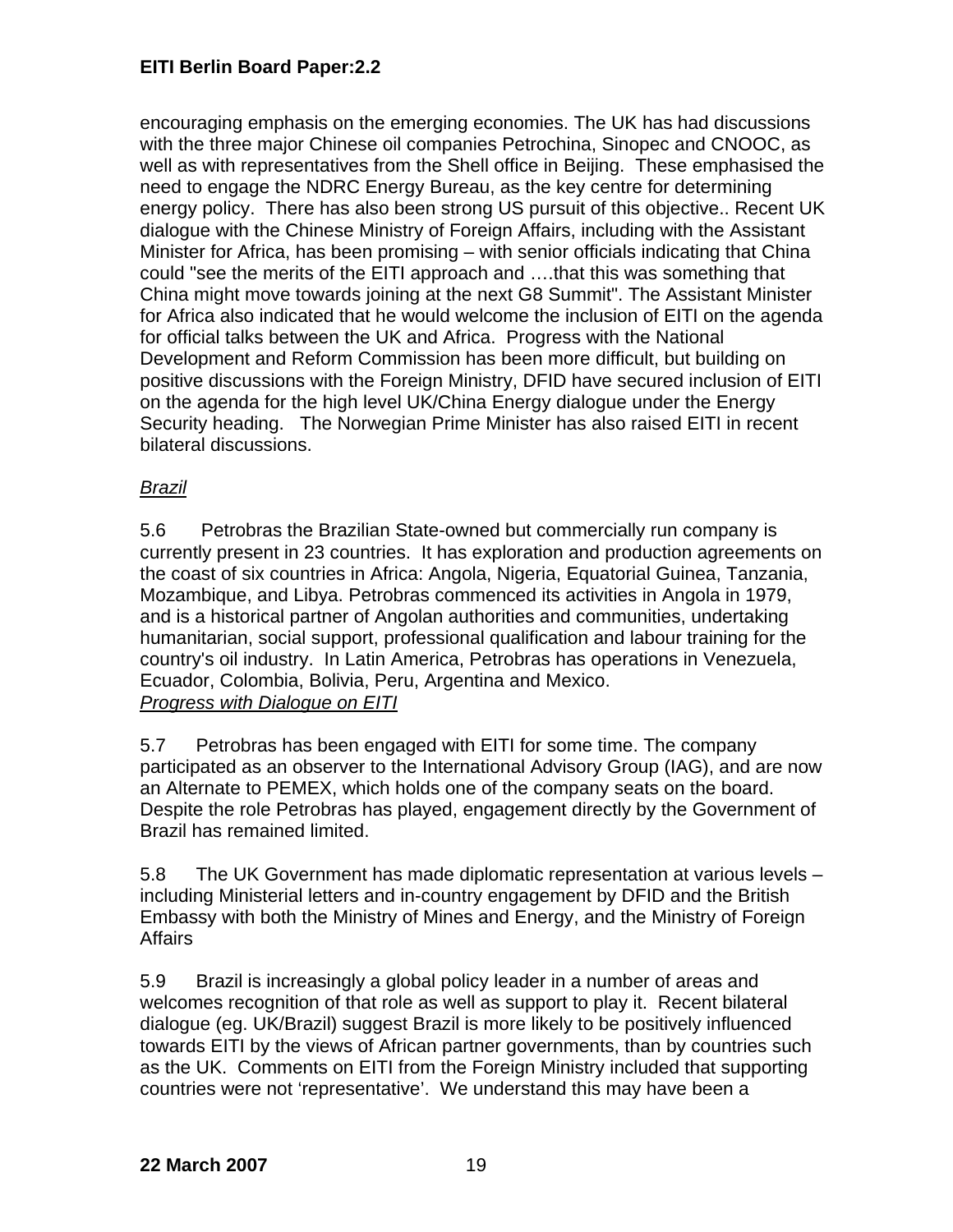reference specifically to China and India as much as to the fact that the participating countries are all OECD members. It is possible that progress with China could also influence Brazil's position. On a broader basis, India, Brazil and South Africa have created IBSA, the importance of which was referenced frequently by interlocutors. This may create another entry point.

## *Russia*

5.10 Russia maintains economic influence as a major energy supplier: the world's largest gas exporter and second-largest oil exporter. Proposed pipelines from eastern Siberia to the Pacific would open up important markets in the US, China and Japan. Its position as a near monopoly buyer of Turkmenistan and Kazakhstan oil and a key energy supplier to some other countries of the CIS, strengthens its political influence in the region.

## *Prospects for Dialogue on EITI*

5.11 The overall prospect of progress with EITI is currently limited. Despite statements of support by the G8 as a whole, the Russian Government has shown little interest in EITI. A delegation attended the 2005 London Conference as observers and their companies are signatories to the Kazakhstan and Azerbaijan MoU, but there has been no unequivocal support from either the Russian Government or companies for EITI. Russian oil companies are very active in former-CIS countries.

5.12 A recent event on EITI in Moscow run by the Carnegie Foundation was well attended by international stakeholders and there was attendance by some Government officials – although led to no further indication of support for EITI.

5.13 One possible route for leverage is through negotiations on Sakhalin II, which EBRD may possibly support.. Should the shareholders in Sakhalin II seek financial support from EBRD there may be scope for EBRD to press for EITI support in the negotiations of any lending. For the time being, however, it remains to be seen whether EBRD will be involved with this at all given GasProm's intention to take a majority share.

## *India*

5.14 As with China, the Increasing competition for oil, gas and mineral resources has led India to focus investment in politically-unstable resource-rich countries. The Government of India has for example, recently invested more than \$1 billion in Sudan to acquire 25% stakes of the 5A/5B oil projects there. India uses 4% of the world's energy (one third of China's consumption). It imports nearly 70% of its oil needs, half from Africa. Energy security is a top priority for the Government. Its search for oil and gas overseas is largely through the state-owned Oil and Natural Gas Corporation (ONGC) and Videsh Ltd (OVL), which has overseas assets worth